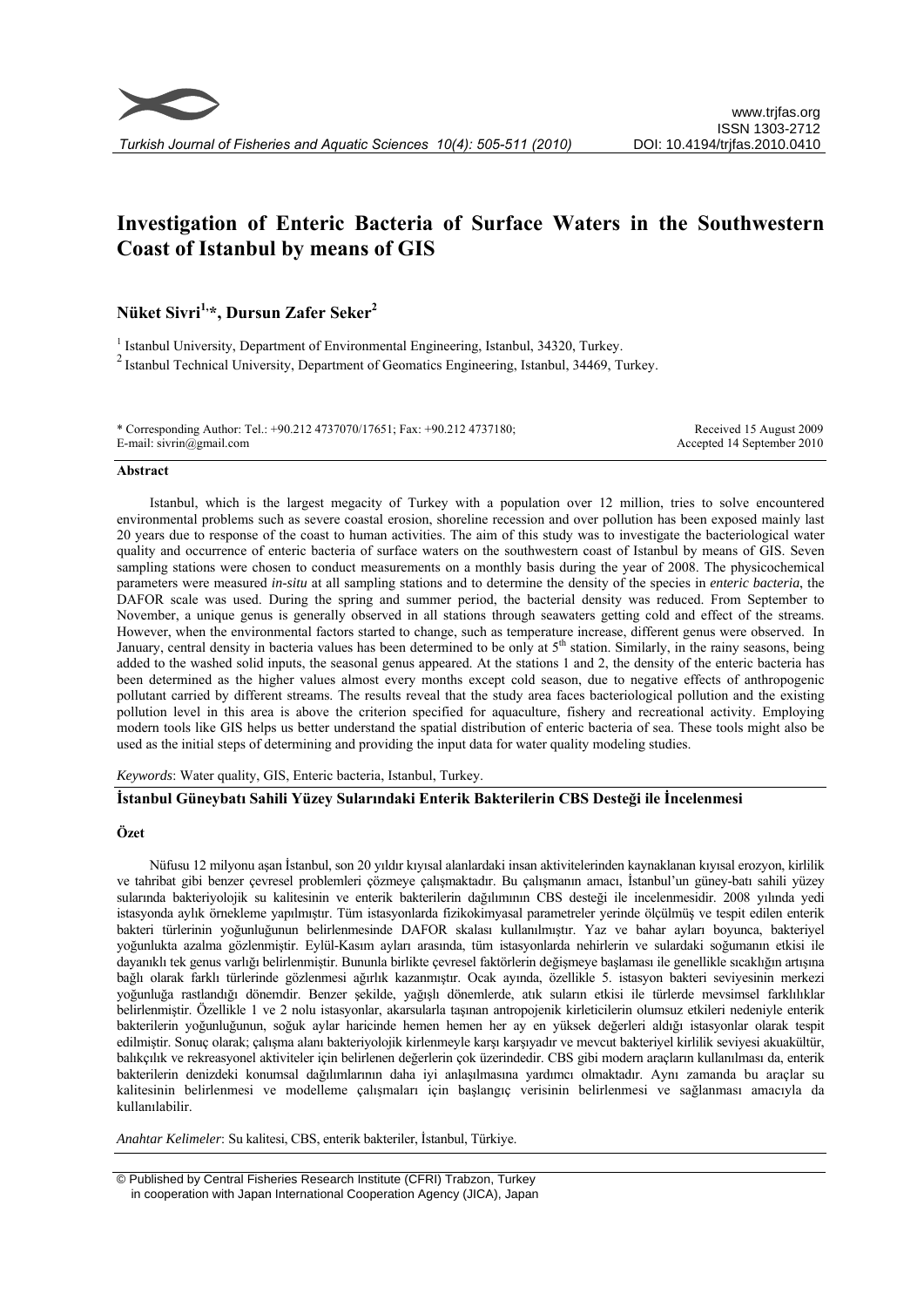## **Introduction**

Approximately 70% of the Earth is covered with various water based ecosystems and they contain different micro-organisms like other systems as well, besides numerous macro-organisms found in nature, the micro-organisms living in sea water, which play an important role in contributing to the continuation of life cycle, have both advantages and disadvantages. Similarly, many micro-organisms act as separators as well as decomposers while aiding in the continuation of ecosystem. A diseased animal spreads its disease most commonly from body to soil and soil to water through fecal discharge (Rose *et al*., 2001). In order to prevent the direct discharge of fecal matter into sea water close to residential areas, the preferred methods of water refinement should include sea water discharge systems. Compared to other refinement systems, the sea water discharge systems are much more economical. In order to prevent further damage to the sea ecosystem due to pollution, the location choice, technical project planning and construction of sea water discharge systems must be done carefully (Hall *et al*., 1978). The main purpose of sea water discharge systems is to protect the sea ecosystem. Generally, the primary focus lies on protecting public health from infection diseases, preserving sea life quantity and quality (Sivri *et al*., 2004; Toroglu *et al*., 2005). To detect fecal contamination of water is a prerequisite to the maintenance of public health. When fecal coliform bacteria are present in high numbers in a water sample, it means that the water has received fecal matter from a source. The presence of fecal coliform bacteria, whether they have the agents of diseases, indicates the presence of diseasecarrying organisms which live in the same environment (Alhaj *et al.,* 2007; Ozgumus *et al*., 2009; Danishta *et al*., 2010).

Today, most countries encounter some major problems such as over population, pollution, deforestation and natural disasters (Hardoy and Satterthwaite, 1991). Being the largest city of Turkey, Istanbul where the population is more than 12 millions of people has been exposed to severe coastal erosion and shoreline recession for the last 20 years. The reaction of the coast to human-made activities is one of the most important reasons.

In this study, the enteric bacteria of surface waters on the southwestern coast of Istanbul has been investigated by employing GIS which is a computerbased tool for mapping and analyzing spatial data and events that take place in the earth. This study is mainly dealing with the occurrence of enteric bacteria of the surface water in the selected seven stations which represent spatially to the study area during the year 2008. GIS is used to analyze monthly and seasonal variation of the enteric bacteria in the selected stations during the one year period.

### **Materials and Methods**

#### **Water Sampling and Bacterial Isolation**

The southwestern coast of Istanbul was selected as a study area with seven sampling stations, chosen to conduct measurements on a monthly basis during the year of 2008 as seen in Figure 1.

Water samples (100 ml) were collected at each station using sterile screw capped glass bottles, and stored in cold bags at 4°C up to analysis procedure in the laboratory within 3 hours after collection. Coliform bacteria were enumerated by multiple-tube fermentation (MPN) methods within Lauryl Sulphate Broth (Oxoid, UK). Water samples were diluted ten times (10x) when necessary. Fecal growth was achieved by monitoring the acidification and gas production during growth in Brilliant Green Lactose Broth (Oxoid, UK) at  $44\pm0.5^{\circ}$ C for  $24\pm3$  h and subcultured on Eosine Methylene Blue agar (Oxoid, UK) plates from the fermentation tubes in order to isolate the coliforms (AWWA, 1998).

In terms of being another way of controlling, the samples were incubated in UTI agar (HiCrome) at 37±2°C for 24 hours. Standard water and wastewater



**Figure 1.** Location of study area and stations.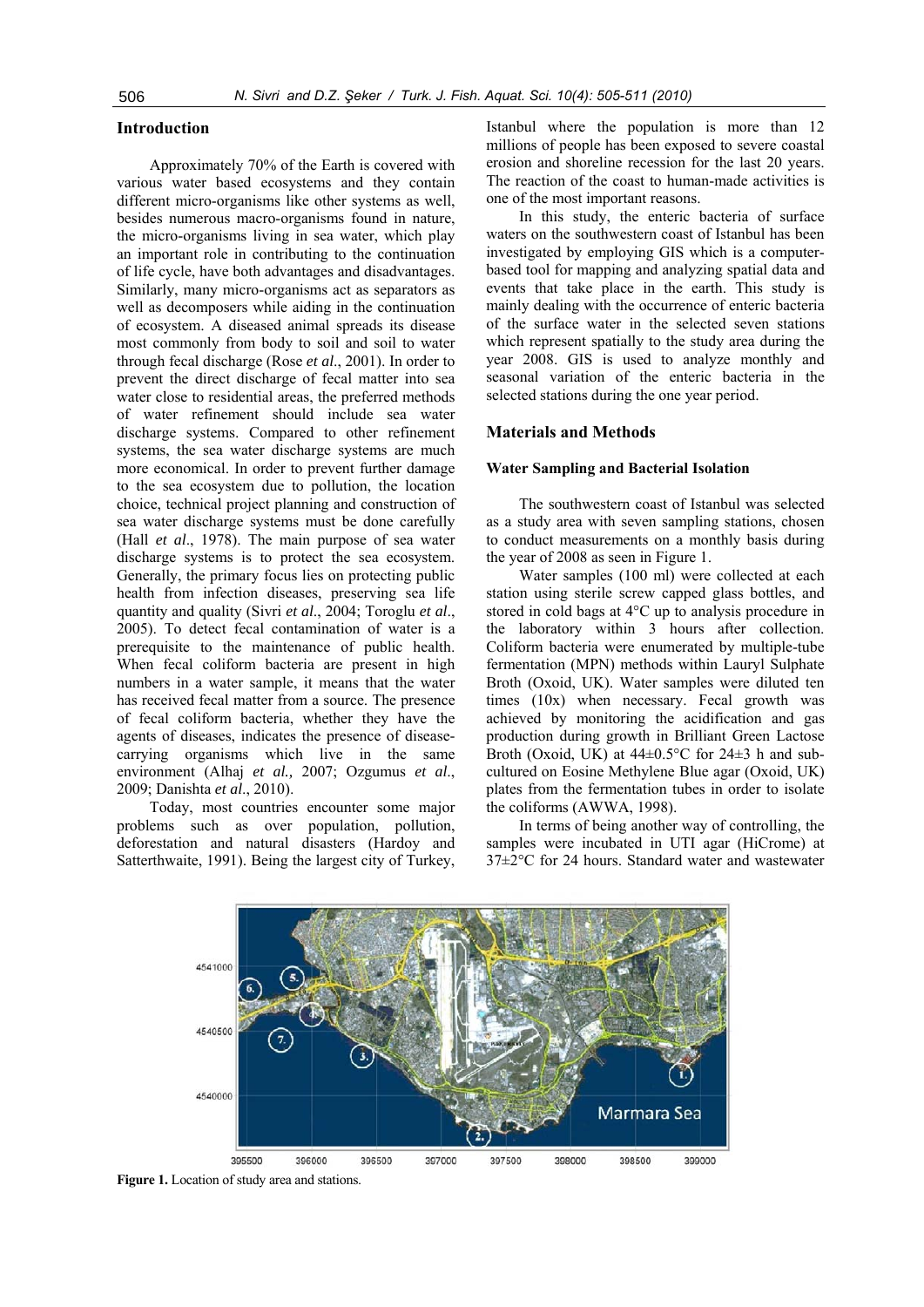methods were applied for the detailed analysis for identification (AWWA, 1998) and following the identification of enteric bacteria, DAFOR scale was used to identify the density of species.

Thanks to its ability to tolerate an alien set of biological, physical and chemical conditions, a microorganism can survive in a non-indigenous environment. So, in the present study, the physicochemical parameters were measured.

The views that emphasize the importance of the studies on enteric bacteria for public health necessitated further research. There have been many studies on the survival of *Escherichia coli* and other indicators of fecal pollution in freshwater, marine and estuarine habitats (Vasconcelos and Swartz, 1976; Flint, 1987; Alkan *et al*., 1995). Mancini (1978) suggests that temperature is the major factor in the disappearance of fecal bacteria in fresh- water.

## **GIS Analysis**

Data related to water quality are obtained from various organizations and institutions in Istanbul, where the study has been conducted. Many times, it may not be possible to get available data for the studies. At this point, the significance of storing environmental data in a reliable systematic manner and of serving the updated data to users becomes important. It is for sure that the application of Geographic Information Systems (GIS) to fulfill the requirements of the planning strategies is of utmost importance and is a useful management tool. It has well been recognized in most of the studies that GIS is a tool that can enhance spatial assessment of water quality since spatial data from a variety of sources can be integrated, manipulated and transformed to produce new derived maps that aid to understanding spatial inter-relations.

Such successful application of GIS, however, must evolve from an inventory tool to an analysis tool, and in turn, to a management tool. In general, GIS provides facilities for data capturing, data management, data manipulation and analysis, and the presentation of results in both graphical and report

form with a particular emphasis on preserving and utilizing inherent characteristics of spatial data. The ability to incorporate, manage and analyze spatial data and answer spatial questions are the distinctive characteristics of GIS. It provides input data to calculate and estimate the water quality.

The developed GIS database contains basically two layers, the administrative boundaries of the related districts and the locations of the sampling stations. Spatial data used in this study have been collected from various sources and scales. All data were transferred into the same scale and UTM coordinate system. In this study, 7 sampling stations were selected and the parameters used in GIS were obtained on a monthly basis during the year of 2008. Obtained data were used as input data to produce different maps which represent the spatial distribution of enteric bacteria on the southwestern coast of Istanbul. Spatial distribution map was prepared for 12 months to display the differences occurred during the different seasons and months.

## **Results and Discussion**

As a result, the expected seasonal variations of the values from the measured physical parameters were displayed in Figures. As can be seen in Figure 2, air and sea water temperature values varied between 4°C and 33°C and between 8.9°C and 26.7°C, respectively. The lowest sea water temperature (6°C) was recorded in 7<sup>th</sup> station and the highest value in August (31 $^{\circ}$ C) at 5<sup>th</sup> station. However, mean surface temperature did not differ considerably among the sites  $(P<0.001)$ . The data show that survival was greatly enhanced in sea water than the lagoon water. pH values were recorded between 7.7-8.4 during the sampling period (Figure 3). The values did not show any considerable sudden changes which could have affected the bacterial growths. Similar results were also obtained for salinity. Salinity fluctuated between 0.56–1.07%. Slightly higher salinity was measured at  $7<sup>th</sup>$  station representing the typical sequater station, representing the typical seawater characterization; the minimum value was  $0.32\%$  in  $5<sup>th</sup>$ station, where the lagoon is connected to the Marmara



**Figure 2.** Monthly average values of air and sea water temperature.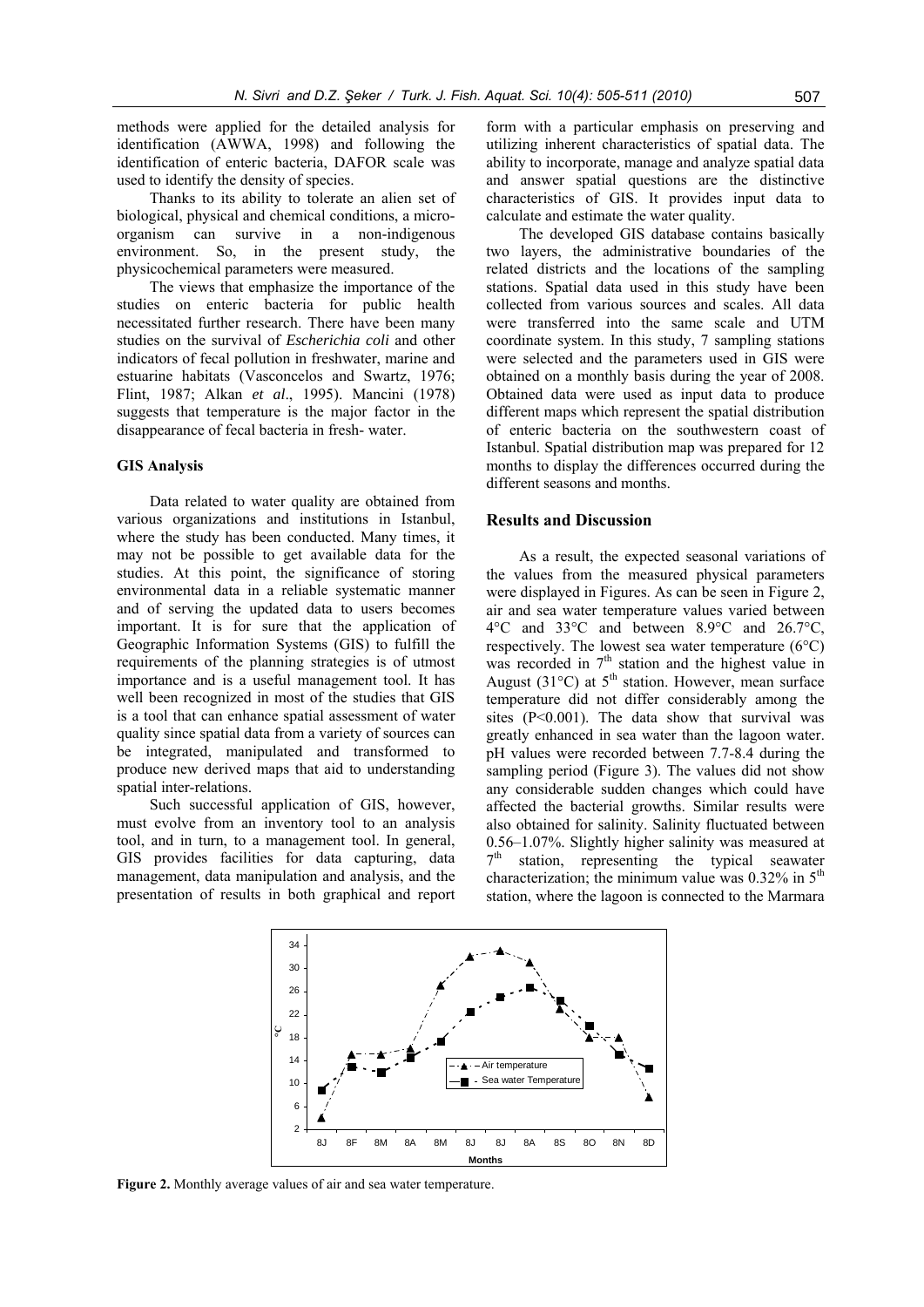Sea via a narrow channel.

The bacterial contamination level was found to be fairly high in all the sampling stations. Monthly average values of enteric bacteria members were shown in Figure 4. The MPN were recorded in values between  $10^{1}$ – $10^{5}$  MPN/100 ml. The maximum value was  $13x10^5$  and obtained at  $5^{th}$  station and the minimum value was in  $3<sup>rd</sup>$  station. The unexpected variances in values were observed at  $3<sup>rd</sup>$ ,  $6<sup>th</sup>$  and  $7<sup>th</sup>$ stations and in particular, were found to arise from the temperature parameter.

During the study, the evaluation has been done

for every obtained species. In accordance with the DAFOR scale, the determined species were aligned from intensive to rare, and evaluated in mathematical ways. As to make a general evaluation, the most intensively apparent species was *Escherichia coli*  (36.7%) and the second one was *E. fecalis* and the distribution was found to be 32.9% (Figure 5). When the density frequency is evaluated, the other species are in order as follows: *Proteus, Klebsiella, Pseudomonas*. Meanwhile, some species have never been considered in evaluations, in spite of their apparent presence in some periods. Some of these



**Figure 3.** Monthly average values of pH and salinity.



**Figure 4.** Monthly average values of enteric bacteria (MPN/100 ml).



**Figure 5.** Discrimination of the species during 2008.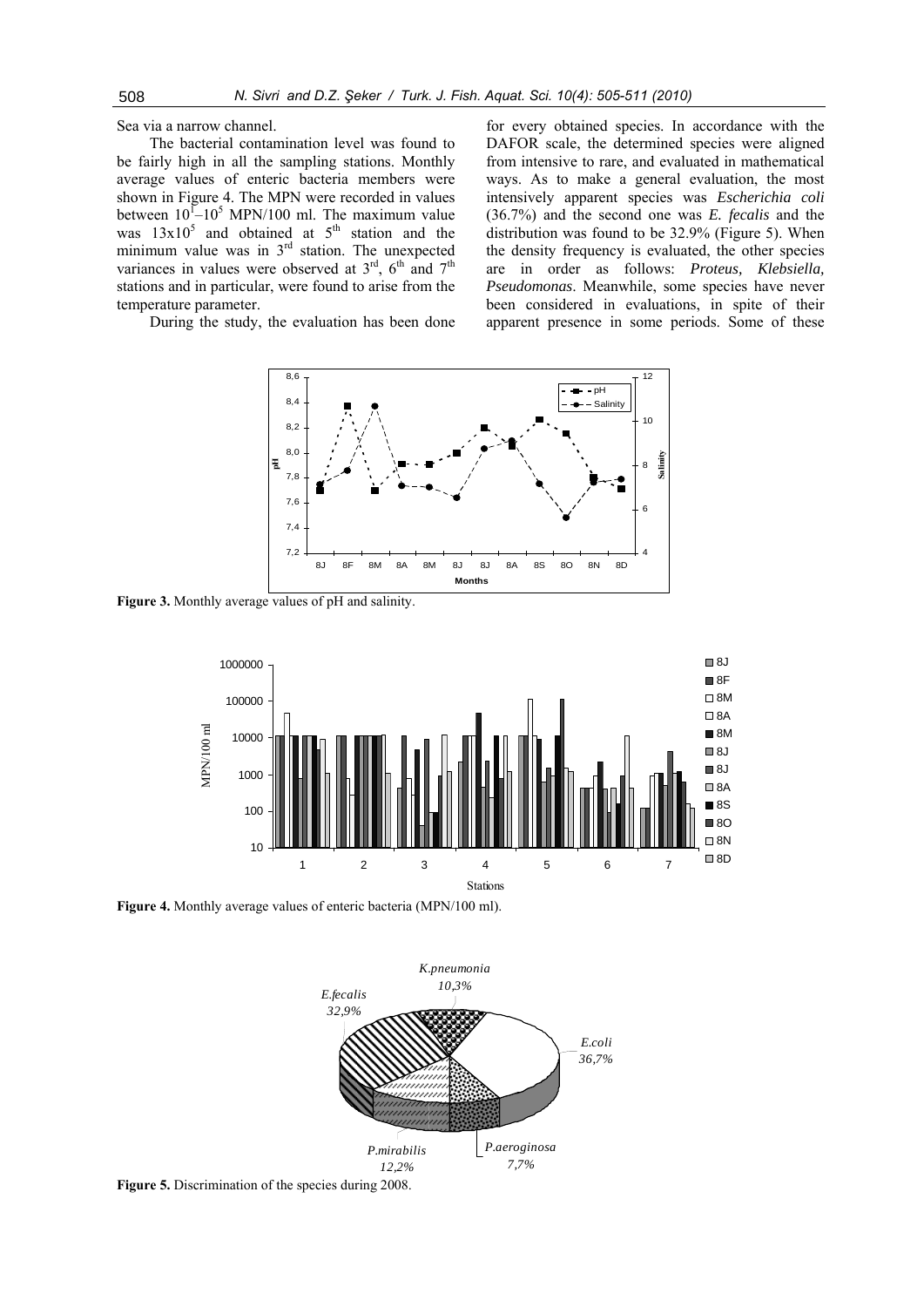species were non-fermentating bacteria; such as Gram negative (which live unrestrictedly in nature) and sporeless bacilli. For non-identified Gram negative in biochemical test, enteric was excluded from the bacteria. It is important to note that the Gram negative had different environmental bacteria; however, fecal coliform bacteria were not detected in this test.

In the present study, for the first time in literature, the density and bacterial identification of the genus of *Enterobacteriaceae* and *Pseudomonaceae* were determined on the southwestern coast of Istanbul. When the results were examined for the narrow channel of the

Kucukcekmece Lagoon and the Marmara Sea, the obtained values were found to be over the standards. It is interesting that there were no refining activities, even though the anthropogenic pollutants were at the level of threatening the human health. In the period of the investigation, the bacterium species were altered. On the other hand, their density values did not show any change.

As shown in Figures 6 and 7, the monthly average density of bacteria values of the station was determined through GIS analysis. When the changes observed in the stations are examined in terms of bacteria distribution, hot and rainy seasons draw the



**Figure 6.** Distribution of enteric bacteria on the southwestern coast of Istanbul by means of GIS.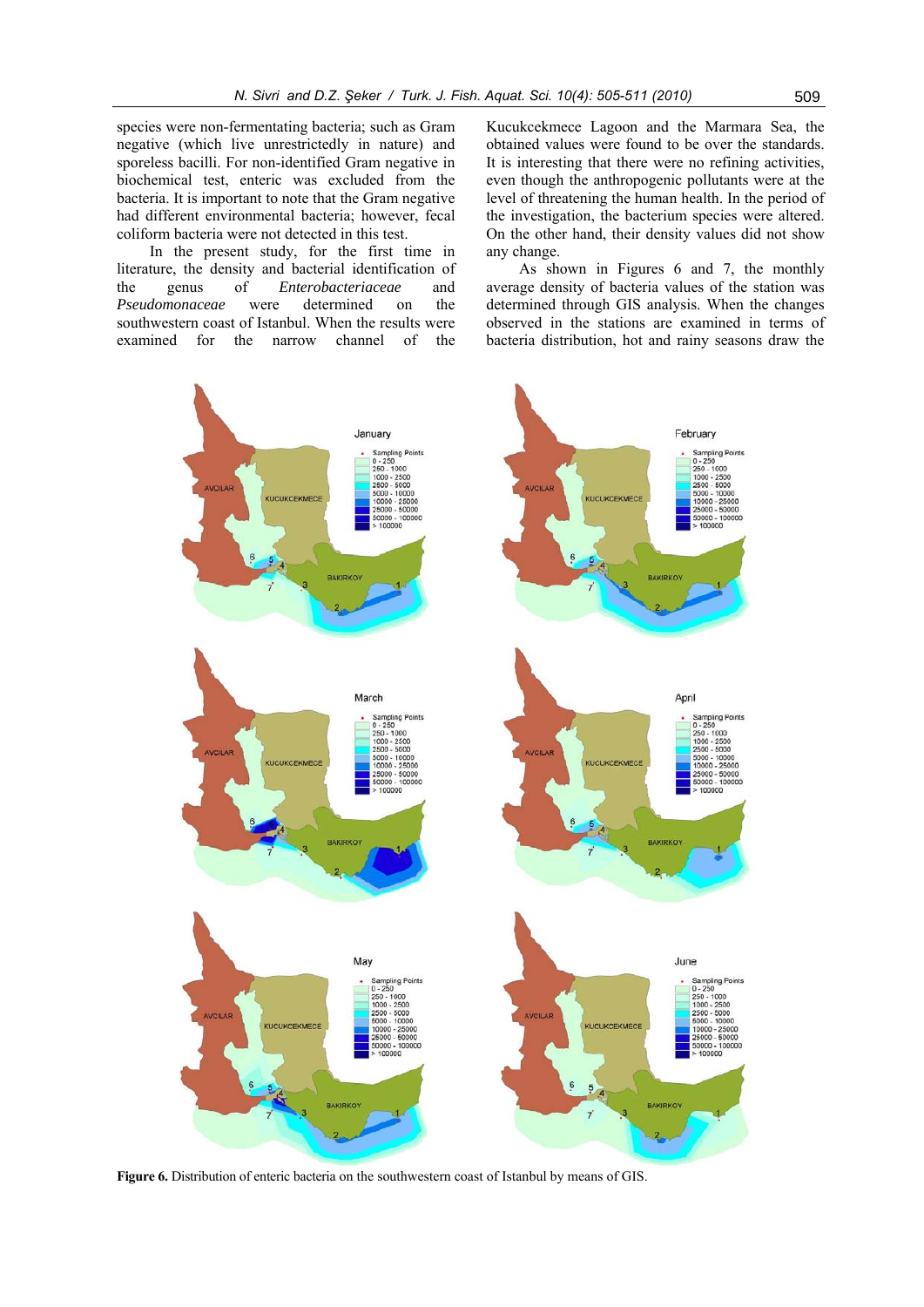

**Figure 7.** Distribution of enteric bacteria on the southwestern coast of Istanbul by means of GIS July 2008- December 2008.

attention. In January, central density in bacteria values has been determined to be only at  $5<sup>th</sup>$  station. Bacterial density during the spring and summer period was reduced, in summer in particular.

Especially in the autumn period from September to November, a unique genus is generally observed in all stations through seawaters getting cold and effect of the streams. However, when the environmental factors started to change, particularly in the periods of temperature increase, different genus were observed. Similarly, in the rainfall periods, being added to the washed solid inputs, the seasonal genus also appeared.

## **Conclusions**

In this study, the distributions and the density of enteric bacteria of the surface water in the southwestern coast of Istanbul were determined using GIS. Due to difficulty of the determination of all kind of bacteria in the surface water, *Enterobacteriaceae* family was identified as dominant species, and their bacterial composition in the coastal area was also investigated in detail. In the period of the investigation, the bacterium species were altered. On the other hand their density values showed a